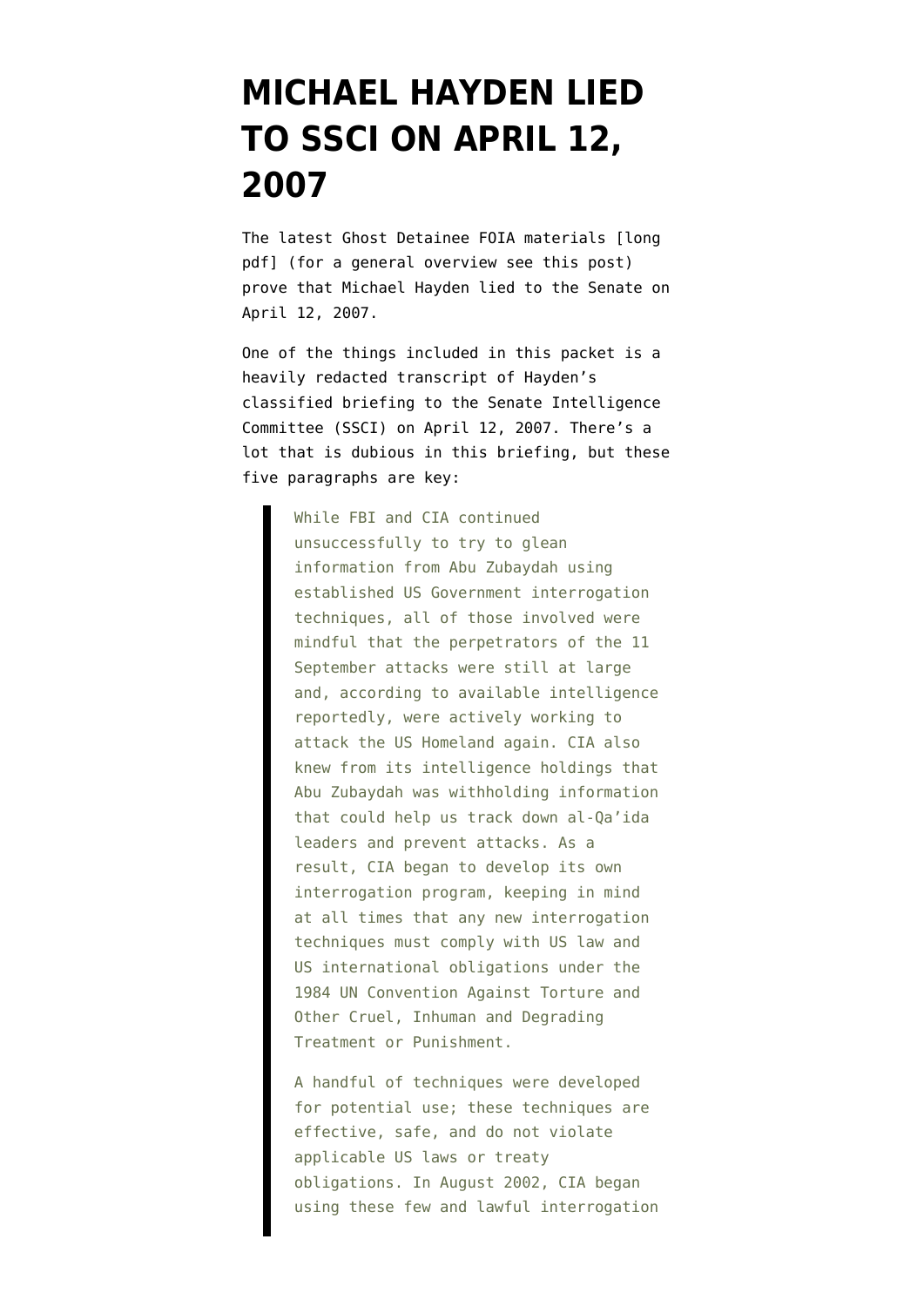techniques in the interrogation of Abu Zubaydah. As stated by the President in his speech on 6 September 2006, "It became clear that he (Abu Zubaydah) had received training on how to resist interrogation. And so the CIA used an alternative set of procedures … the procedures were tough, and thy were safe, and lawful, and necessary."

Prior to using any new technique on Abu Zubaydah, CIA sought and obtained from the Department of Justice an opinion confirming that none of these new techniques violated US statutes prohibiting torture or US obligations under the UN Convention Against Torture.

As CIA's efforts to implement these authorities got underway in 2002, the majority and minority leaders of the Senate, the Speaker and the minority leader of the House, and the chairs and ranking members of the intelligence committees were fully briefed on the interrogation procedures.

After the use of these techniques, Abu Zubaydah became one of our most important sources of intelligence on al-Qa'ida. [my emphasis]

There's plenty to dispute in this statement.We know FBI had success in gathering information from Abu Zubaydah. We know CIA turned out to be wrong about the purported troves of information Abu Zubaydah had. We know that Mitchell and Jessen had already been engaged to develop their torture program before CIA declared traditional interrogation to be unusable. We know OLC really didn't consider whether CIA's torture program violated CAT for the Bybee Memos. It is indefensible to argue that Abu Zubaydah "became one of our most important sources of intelligence on al-Qa'ida" given that only 10 pieces of intelligence from Abu Zubaydah [proved](http://emptywheel.firedoglake.com/2009/04/22/abu-zubaydah-waterboarded-83-times-for-10-pieces-of-intelligence/) [useful enough to appear in the 9/11 report](http://emptywheel.firedoglake.com/2009/04/22/abu-zubaydah-waterboarded-83-times-for-10-pieces-of-intelligence/).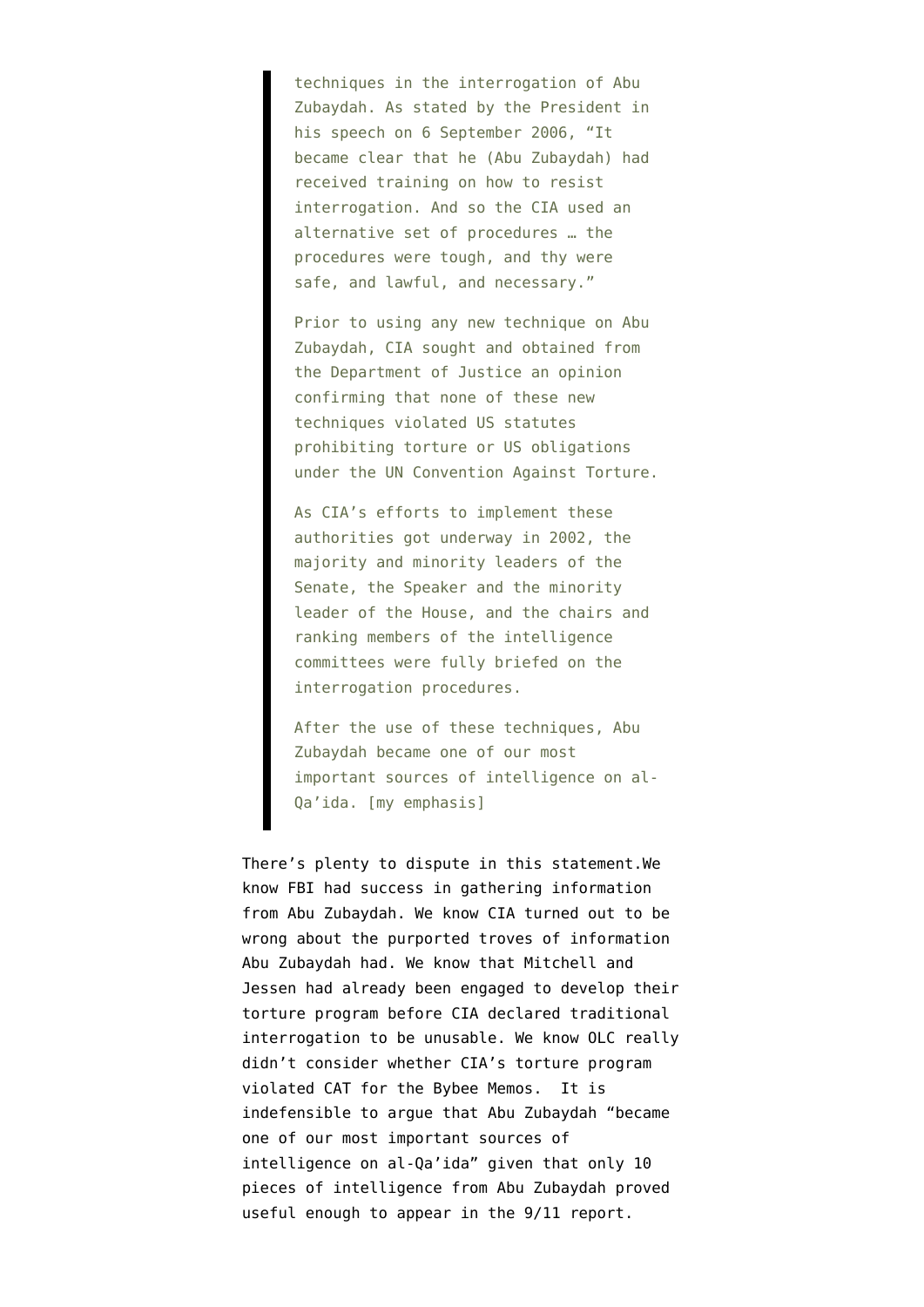By April 12, 2007, Michael Hayden had to have known that. But I can't prove that.

It's even harder to fathom that he didn't know his assertion that "In August 2002, CIA began using these [torture] techniques" to be false. Or his claim that "prior to using any new technique on Abu Zubaydah, CIA sought and obtained … an opinion confirming that none of these new techniques violated [the law and treaty obligations]." After all, even if he didn't review the cables and the FBI discussions making it clear that the torture started long before August 1, in February 2007, Hayden received the [ICRC report](http://www.nybooks.com/icrc-report.pdf) making it clear that Abu Zubaydah's torture began weeks, not months, after he was captured.

But who knows? Maybe CIA kept Hayden completely in the dark about the many falsehoods he was telling Congress. Maybe he really didn't know that CIA tortured for a few months (reportedly, with the okay from the White House), and only then got the written approval from OLC.

But this assertion … this assertion we know Michael Hayden knew to be false.

> As CIA's efforts to implement these authorities got underway in 2002, the majority and minority leaders of the Senate, the Speaker and the minority leader of the House, and the chairs and ranking members of the intelligence committees were fully briefed on the interrogation procedures.

That's because the day before Hayden testified at the SSCI hearing, in a memo addressed to him entitled "Information for 12 April SSCI Hearing," CIA laid out all the briefings they had done on torture and rendition. And CIA's own records–records Hayden received the day before he made these statements in preparation for the hearing–show that:

Tom Daschle, Senate Majority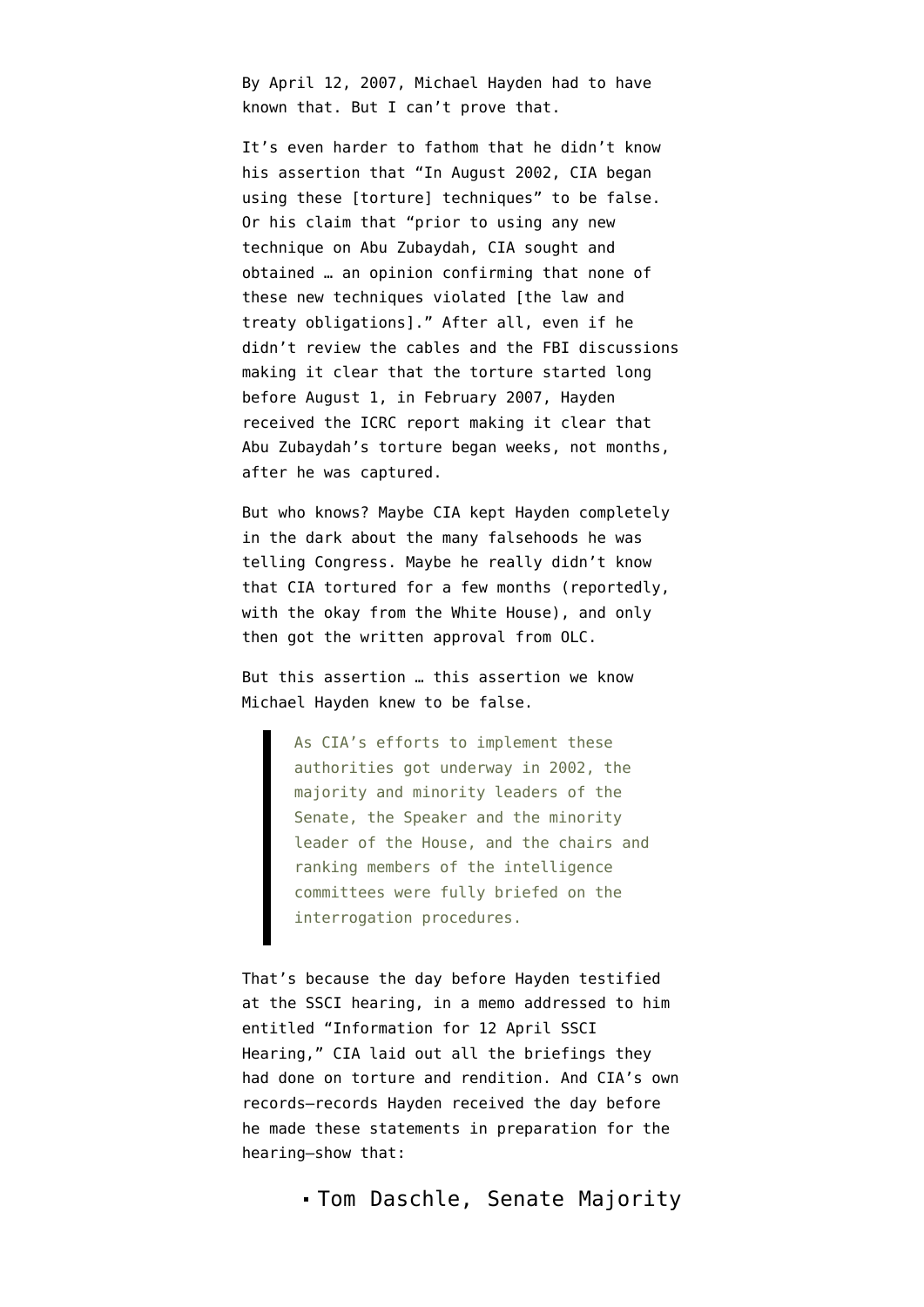Leader from the time the torture began until the end of 2002, and Minority Leader until the end of 2004, was never briefed on the torture program.

- Trent Lott, Senate Minority Leader until the end of 2003, was never briefed on the torture program while in leadership (though as a member of SSCI, he was briefed on the torture program on March 15, 2006).
- Denny Hastert, Speaker of the House through the end of 2006, was not briefed on any aspect of the program until July 1, 2005.
- Dick Gephardt, House Minority Leader through the end of 2003 (and therefore, through the worst torture) was never briefed on the program.
- Harry Reid, Senate Minority Leader from 2005 until 2007 and Senate Majority Leader thereafter, was not briefed until September 6, 2006, when Bush made the program public.
- Though Nancy Pelosi had an (incomplete) briefing as House Intelligence Ranking Member in 2002, she did not have a briefing as House